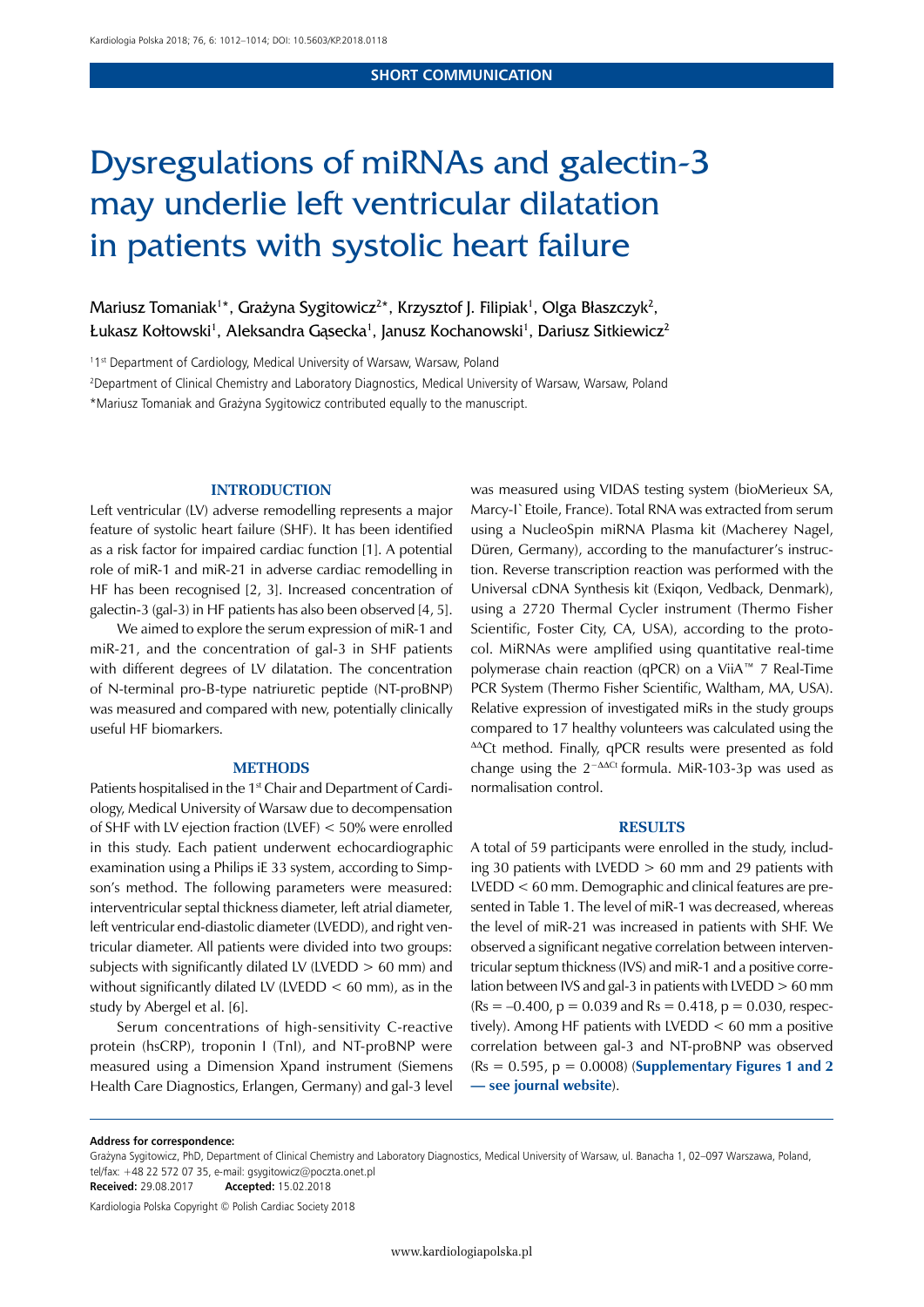| Table 1. Baseline, clinical, and echocardiographic characteristics ( $n = 59$ ) |  |  |
|---------------------------------------------------------------------------------|--|--|
|---------------------------------------------------------------------------------|--|--|

|                                                  | <b>SHF patients with LVEDD</b> | <b>SHF patients with LVEDD</b> | p                |
|--------------------------------------------------|--------------------------------|--------------------------------|------------------|
|                                                  | $> 60$ mm (n = 30)             | $< 60$ mm (n = 29)             |                  |
| Personal factors                                 |                                |                                |                  |
| Age [years]                                      | $66.3 \pm 10.7$                | $75.2 \pm 10.2$                | < 0.001          |
| Men                                              | 27 (90%)                       | 20 (69%)                       | <b>NS</b>        |
| Hospitalisation - last year                      | 15 (50%)                       | 13 (44.8%)                     | <b>NS</b>        |
| Risk factors                                     |                                |                                |                  |
| Current smoking                                  | 4 (13.3%)                      | $2(6.9\%)$                     | <b>NS</b>        |
| Hyperlipidaemia                                  | 5(16.7%)                       | $3(10.3\%)$                    | NS.              |
| Chronic kidney disease                           |                                |                                |                  |
| Stage 3 (eGFR < 60 mL/min/1.73 m <sup>2</sup> )  | 15 (50%)                       | 15 (51.7%)                     | <b>NS</b>        |
| Stage 4 (eGFR < 30 mL/min/1.73 m <sup>2</sup> )  | $3(10\%)$                      | $3(10.3\%)$                    | NS.              |
| Creatinine [mg/dL]*                              | $1.38 \pm 0.45$                | $1.41 \pm 0.67$                | <b>NS</b>        |
| Diabetes mellitus                                | 6(20%)                         | $7(24.1\%)$                    | NS.              |
| Previous cardiovascular disease                  |                                |                                |                  |
| Coronary artery disease                          | 24 (80.0%)                     | 19 (55.2%)                     | <b>NS</b>        |
| CCS <sub>1</sub>                                 | $6(25.0\%)$                    | 7 (36.8%)                      | NS.              |
| CCS 2 or 3                                       | 18 (75.0%)                     | 12 (63.2%)                     | <b>NS</b>        |
| CCS 4                                            | $0(0.0\%)$                     | $0(0.0\%)$                     | <b>NS</b>        |
| Prior STEMI                                      | 11 (36.7%)                     | 10 (34.5%)                     | <b>NS</b>        |
| Prior NSTEMI                                     | 13 (43.3%)                     | 9 (31.0%)                      | <b>NS</b>        |
| Prior PCI                                        | 18 (60.0%)                     | 13 (44.8%)                     | <b>NS</b>        |
| Prior CABG                                       | 8 (26.7%)                      | $7(24.1\%)$                    | <b>NS</b>        |
| Incomplete revascularisation#                    | $3(10.0\%)$                    | $2(6.9\%)$                     | <b>NS</b>        |
| Peripheral artery disease<br>Atrial fibrillation | $1(3.3\%)$                     | $2(6.9\%)$                     | <b>NS</b>        |
| Stroke                                           | 8 (26.7%)<br>$2(6.7\%)$        | $7(24.1\%)$<br>5(17.2%)        | <b>NS</b><br>NS. |
| Arterial hypertension                            | 23 (76.7%)                     | 22 (75.9%)                     | NS.              |
| Medications at presentation                      |                                |                                |                  |
| ACEI                                             | 15 (50%)                       | 26 (89.7%)                     | NS.              |
| $\beta$ -blocker                                 | 20 (66.7%)                     | 23 (79.3%)                     | NS.              |
| Aldosterone antagonist                           | 15 (50%)                       | $9(31.0\%)$                    | <b>NS</b>        |
| Digoxin                                          | 7 (23.3%)                      | $1(3.4\%)$                     | <b>NS</b>        |
| Loop diuretic                                    | 24 (80%)                       | 24 (82.8%)                     | <b>NS</b>        |
| Echocardiographic parameters                     |                                |                                |                  |
| LVEF [%]                                         | $26.2 \pm 11.1$                | $41.3 \pm 11.5$                | < 0.001          |
| LVEDD [cm]                                       | $6.8 \pm 0.58$                 | $5.08 \pm 0.52$                | < 0.001          |
| LAD [cm]                                         | $5.40 \pm 0.61$                | $4.47 \pm 0.58$                | < 0.001          |
| RVD [cm]                                         | $3.58 \pm 0.44$                | $3.02 \pm 0.55$                | < 0.001          |
| IVS [cm]                                         | $1.10 \pm 0.18$                | $1.21 \pm 0.25$                | <b>NS</b>        |
| Laboratory                                       |                                |                                |                  |
| NT-proBNP [pg/mL]                                | 6638 (1811-14000)              | 3220.5 (1036-7398.5)           | 0.041            |
| Galectin-3 [ng/mL]                               | 18.1 (13.6-20.4)               | 18.1 (11.2-24.9)               | <b>NS</b>        |
| miR-1 [change fold]                              | $0.284(0.148 - 0.64)$          | $0.588(0.293 - 1.09)$          | 0.041            |
| miR-21 [change fold]                             | 2.092 (1.216-3.35)             | 2.458 (1.101-6.34)             | <b>NS</b>        |
| Troponin I [ng/mL]                               | $0.136(0.018 - 1.15)^{a}$      | $0.030(0.007 - 0.10)^{b}$      | ΝS               |
| hsCRP [mg/L]                                     | $13.5(7.1 - 50.2)^c$           | 7.0 (3.4-42.85) <sup>d</sup>   | <b>NS</b>        |

Data are expressed as number and percentage, mean ± standard deviation, or median and interquartile range. #Incomplete revascularisation as presence of a significant (> 70% by angiography; > 50% for left main artery) coronary artery stenosis in at least one epicardial artery > 2 mm in diameter. Data available for: ª19 patients; ʰ18 patients; ˤ27 patients; ª24 patients. ACEI — angiotensin receptor enzyme inhibitor; CABG coronary artery bypass grafting; CCS — Canadian Cardiovascular Society; eGFR — estimated glomerular filtration rate; hsCRP — high-sensitivity C-reactive protein; IVS — interventricular septal thickness; LAD — left atrial diameter; LVEDD — left ventricular end-diastolic diameter; LVEF left ventricular ejection fraction; NS — nonsignificant; NSTEMI — non-ST-segment elevation myocardial infarction; NT-proBNP — N-terminal pro-B-type natriuretic peptide; PCI — percutaneous coronary intervention; RVD — right ventricular diameter; SHF — systolic heart failure; STEMI — ST-segment elevation myocardial infarction